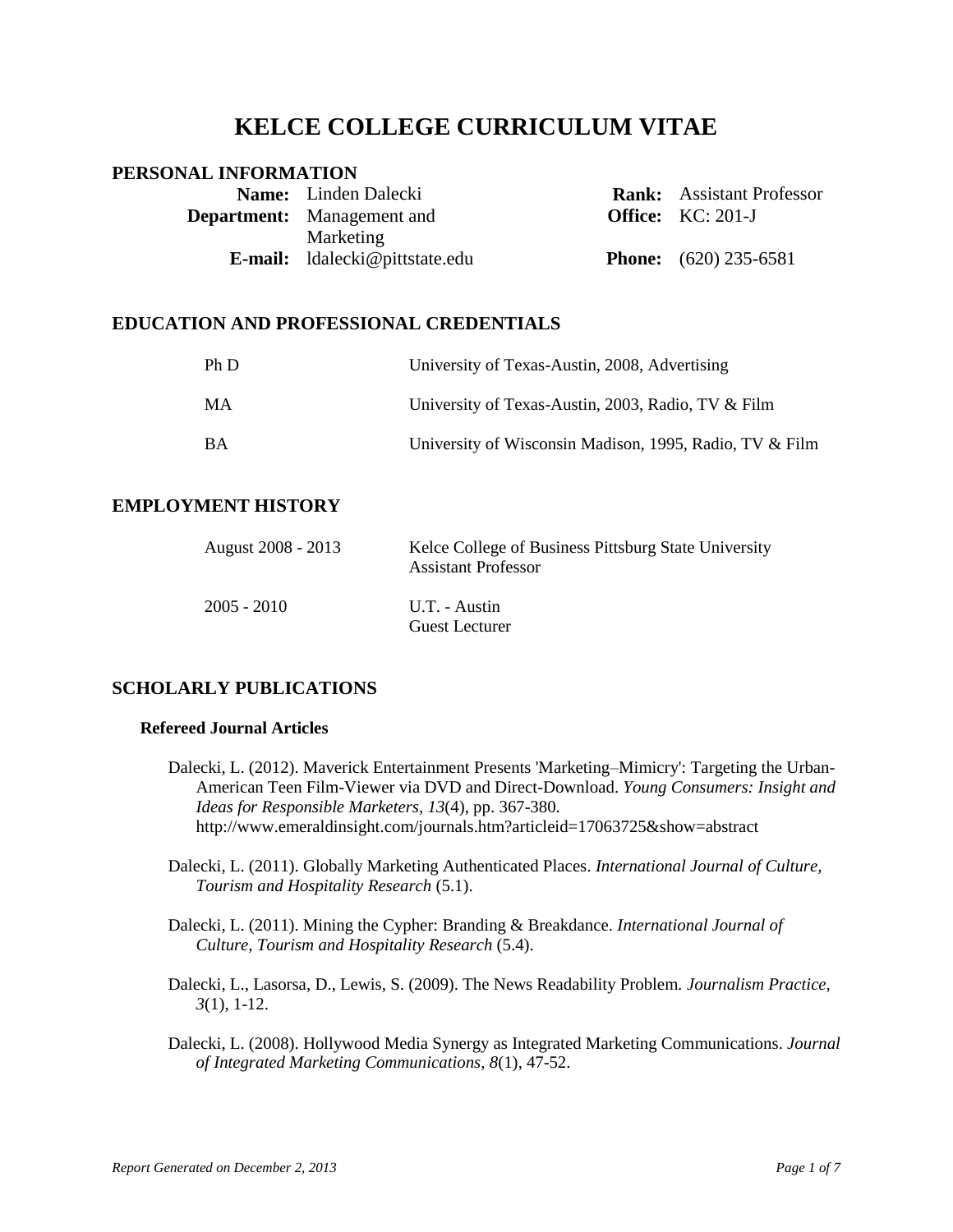#### **Other**

Dalecki, L. (2011). *Breakin' Away* (5.4th ed., pp. NA -- this is a video ethnography). International Journal of Culture, Tourism and Hospitality Research. http://www.emeraldinsight.com/promo/hospitality\_research.htm

# **Work in Progress**

"A Team-Case-Analyses / Team-Analysis Critique-Audit Pedagogy" (On-Going)

"Apex Stages: Succession Issues in an SME" (On-Going)

"The Diffusion of Hollywood Sequels: A Marketing Perspective" (On-Going)

### **SCHOLARLY PRESENTATIONS**

#### **Lecture**

Dalecki, L. (Author & Presenter), Santa Fe Screenwriting Conference, "'Crafting the High-Concept Low-Budget Exploitation Flick'." (2009).

#### **Other**

Dalecki, L. (Chair), Salina Area International Trade Consortium 2011 Winter Conference. (2011).

- Dalecki, L. (Moderator), Southeast Kansas International Trade Consortium, Kansas Department of Commerce. (2011).
- Dalecki, L. (Author & Presenter), World Trade Council Panelist, "'Doing Business under NAFTA: after 17 Years'," Wichita, KS, USA. (2011).
- Dalecki, L. (Author & Presenter), Association for Consumer Research Conference, "'The Ties That Bind: Being Black, Buying & Hope'," San Francisco, CA, USA. (2008).
- Dalecki, L. (Author & Presenter), Consumer Culture Theory Conference, "'Black Culture, White Consumption'," Suffolk University, Boston, MA, USA. (2008).

#### **Paper**

- Dalecki, L. (Author & Presenter), International Business Seminar, "'Cases in Product Adaptation and Entry Modes: Europe'," La Rochelle Business School, La Rochelle, France. (2012).
- Dalecki, L. (Author & Presenter), International Business Seminar, "'Marketing Mimicry'," La Rochelle Business School, La Rochelle, France. (2012).
- Dalecki, L. (Author & Presenter), International Business Conference, "'Cross-Cultural Negotiation: A US/EU Perspective'," La Rochelle Business School, La Rochelle, France. (2011).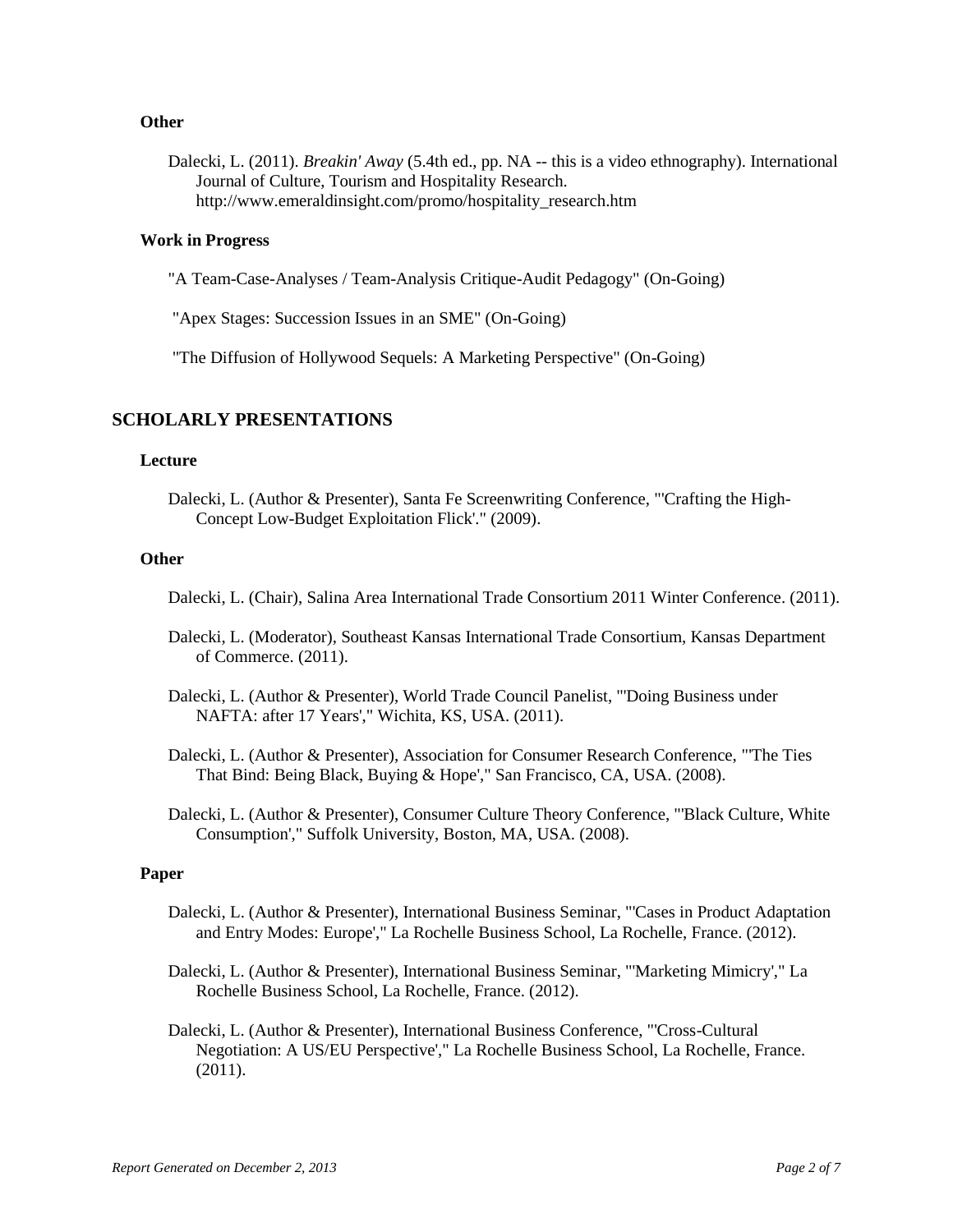- Dalecki, L. (Author & Presenter), Marketing Management Association Fall Conference, "'Case Method Instruction: Development, Delivery and Assessment'." (2011).
- Dalecki, L. (Author & Presenter), Association of Collegiate Marketing Educators, "'Automobile-Related Brand Mentions in Texas Hip-Hop'," TX, USA. (2010).
- Dalecki, L. (Author & Presenter), Association of Collegiate Marketing Educators, "'Urban Hollywood Reconstituted & Repackaged on DVD'," Oklahoma City, OK, USA. (2009).
- Dalecki, L. (Author & Presenter), Cultural Perspectives in Marketing Conference, "'Guess Who's Coming to a Theatre Near You'," Academy of Marketing Science, New Orleans, LA, USA. (2008).
- Dalecki, L. (Author & Presenter), Cultural Perspectives in Marketing Conference, "'Test Marketing a Louisiana-Centric Hip-Hop Curriculum Module'," Academy of Marketing Science, New Orleans, LA, USA. (2008).

#### **Reading of Creative Work/Performance**

Dalecki, L. (Author & Presenter), Cannes Short Film Corner, "'The Tanaka Complex'," Cannes, France. (2010).

# **COURSES TAUGHT**

#### **Pittsburg State University**

MGMKT 330, 'BASIC MARKETING', 8 courses. MGMKT 481, 'ADVERTISING MANAGEMENT', 13 courses. MGMKT 600, TP: RETAIL STUDY, 6 courses. MGMKT 601, SP TPCS: INTL EXP MGMKT IN EU, 3 courses. MGMKT 611, 'INTERNATIONAL MARKETING', 7 courses. MGMKT 821, TP: RETAIL STUDY, 6 courses.

# **FACULTY/TEACHING DEVELOPMENT ACTIVITIES**

### **Conference Attendance**

Conference Attendance, "IACM Conference," IACM, Istanbul. (2011).

- Conference Attendance, "International Business Conference," La Rochelle Business School, La Rochelle. (2011).
- Conference Attendance, "International Trade S.W.O.T. Panel at Salina Area International Trade Consortium 2011 Winter Conference." (2011).

Conference Attendance, "Marketing Management Association Fall Conference." (2011).

Conference Attendance, "World Trade Council Panelist," Wichita, KS. (2011).

Conference Attendance, Association of Collegiate Marketing Educators, Dallas, TX. (2010).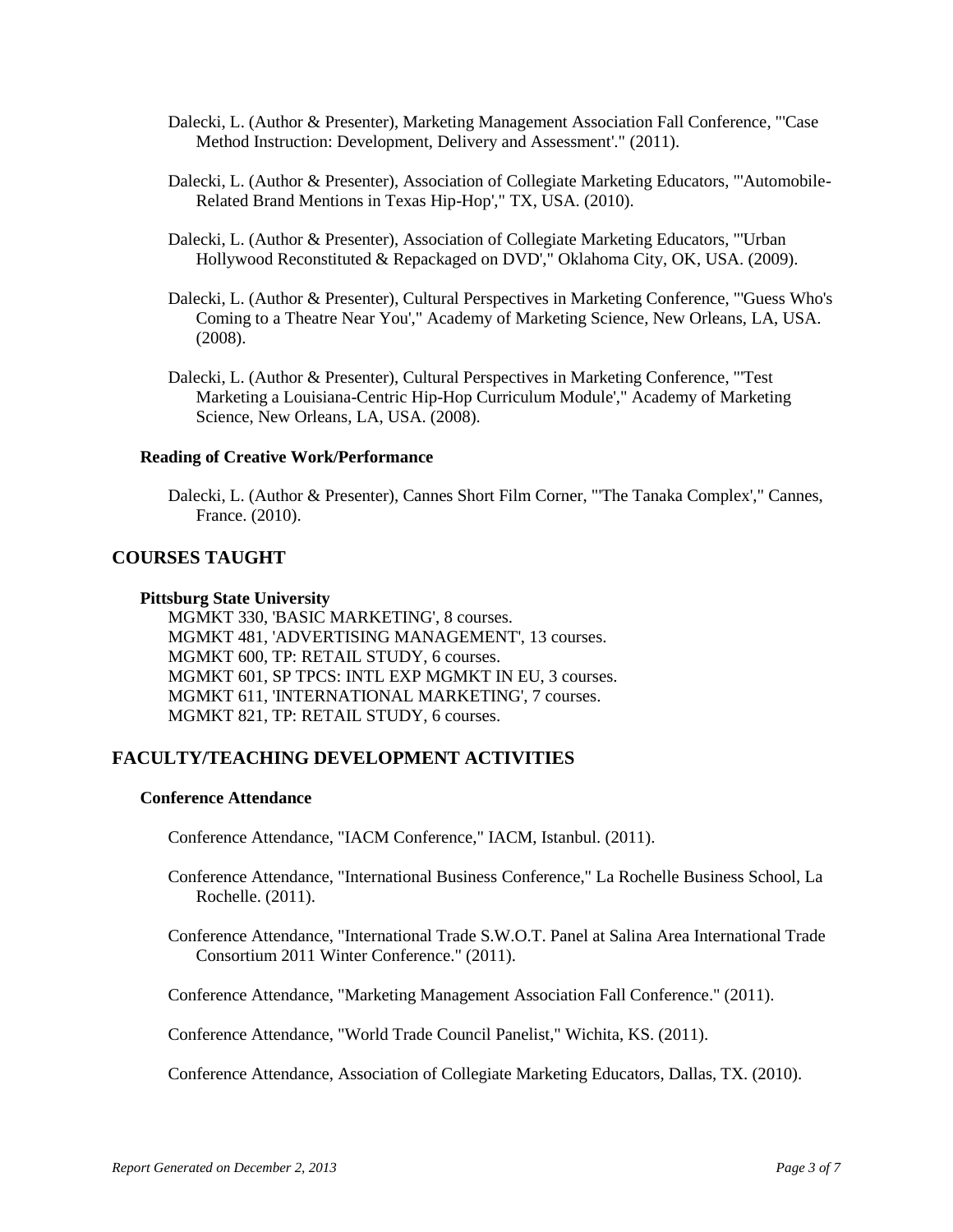Conference Attendance, "Cannes Short Film Corner," Cannes. (2010).

- Conference Attendance, "IACM Conference," the Center for Public Leadership [Harvard Kennedy School] and Harvard Law School. (2010).
- Conference Attendance, Association of Collegiate Marketing Educators, Oklahoma City, OK. (2009).

Conference Attendance, "Santa Fe Screenwriting Conference." (2009).

- Conference Attendance, "Academy of Marketing Science's Cultural Perspectives in Marketing Conference," Academy of Marketing Science's Cultural Perspectives in Marketing, New Orleans, LA. (2008).
- Conference Attendance, "Association for Consumer Research Conference." (2008).
- Conference Attendance, "Consumer Culture Theory Conference," Suffolk University, Boston, MA. (2008).

#### **Faculty Fellowship**

Faculty Fellowship, "Provost's Reading Group: Next Generation Course Redesign." (2012).

Faculty Fellowship, "Leadership PSU Program," Pittsburg State University. (2010).

Faculty Fellowship, "Leadership PSU Program," Pittsburg State University. (2009).

#### **Seminar**

Seminar, "Innovation Engineering Instructor Training," Wichita, KS. (2012).

- Seminar, "International Business Seminar," La Rochelle Business School, La Rochelle. (2012).
- Seminar, "Kauffman Institute Entrepreneurship Facilitator Training," Kauffman Institute Entrepreneurship, Kansas City, MO. (2012).
- Seminar, "Southeast Kansas International Trade Consortium with Kansas Department of Commerce." (2012).

### **Workshop**

- Workshop, "DRRC Negotiation Workshop," Kellogg School of Business, Evanston, IL. (2011).
- Workshop, "Negotiation Teaching Workshop," Harvard Program on Negotiation and Kellogg School of Management. (2010).
- Workshop, "CIBER Short-Term Study Abroad Workshop," Austin, TX. (2008).
- Workshop, "Digital Media Entrepreneurship Workshop," Austin Chapter of the Rice University Alliance for Technology and Entrepreneurship. (2008).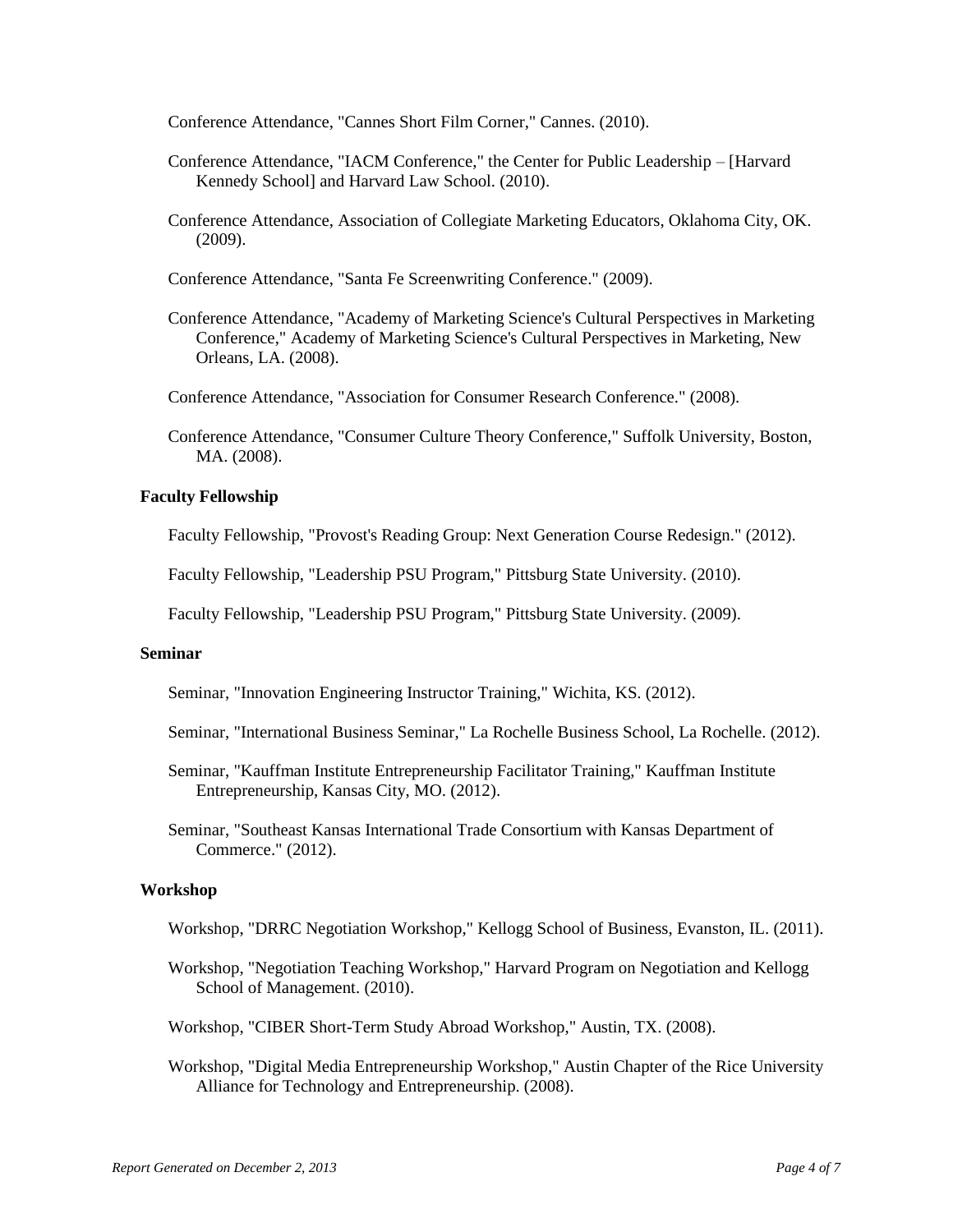# **PROFESSIONAL ACTIVITIES**

Member, Academy of Marketing Science.

Honorary Member, Alpha Mu Gamma.

Member, American Academy of Advertising.

Member, American Marketing Association.

Member, Association of Collegiate Marketing Educators.

Member, Independent Writers Caucus (WGA West).

Associate Chair, Kansas International Trade Coordinating Council.

Member, Media Diversity Council (Austin, TX).

Member, Rotary International.

# **SERVICE AND CONSULTING**

#### **Department Service**

Committee Chair, Marketing & Management Undergraduate Curriculum Committee. (2011 - 2013).

# **College Service**

- Program Legislator, Dual-degree MBA/MIM program between Kelce COB and The La Rochelle School of Business.
- Faculty Mentor, English Assessment for Derek Bentley, Management and Marketing G.A. Candidate.

Event Coordinator, Visits by local businesses to Kelce College of Business: Pitsco ¨C Lego Education, TETRIX, Names & Numbers.

Committee Chair, Kelce College of Business Curriculum Committee. (2011 - 2013).

KITCC Governor's Exporter of the Year 2012 informational video. (2012).

Faculty Mentor, Kelce College of Business Study Abroad in La Rochelle - France Program. (2011).

Committee Member, Kelce College of Business Strategic Planning Committee. (2009 - 2011).

Cannes Short Film Corner. (2010).

Committee Member, Master¡¯s Thesis Committee of Stephanie Cromwell. (2009 - 2010).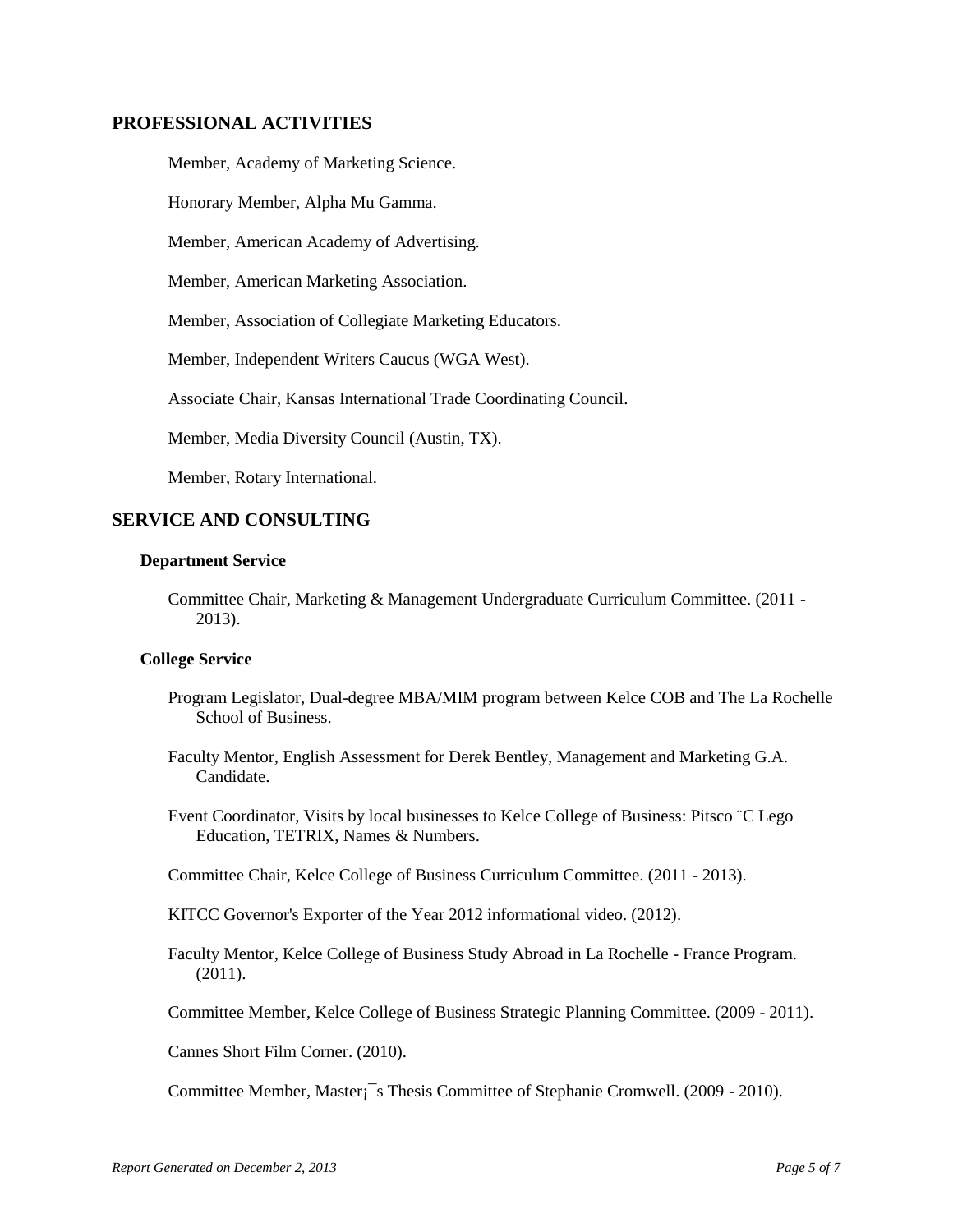Kelce College of Business "Lean Six Sigma Executive Education Program". (2009).

Kelce College of Business "Mini-MBA Program". (2009).

Kelce College of Business B.B.A. and M.B.A. programs. (2009).

Faculty Mentor, MGMKT-600-03 Internship of Ashley Rucker. (2009).

- Alternate, Department of Marketing and Management Reinstatement Committee. (2008 2009).
- Committee Member, Department of Marketing and Management Undergraduate Curriculum Committee. (2008 - 2009).

Committee Member, Kelce College of Business Strategic Planning Committee. (2008 - 2009).

### **University Service**

Special Institutional Assignment, Potential partner school Mahatma Gandhi Mission (MGM).

Program Organizer, PSU / France Partners Delegation. (2013).

Committee Member, Academic Affairs Committee. (2012 - 2013).

Program Legislator, Innovation Engineering undergraduate minor. (2012 - 2013).

Committee Member, Undergraduate Curriculum Committee. (2012 - 2013).

- Student Recruiter, International Recruitment on behalf of Kelce College of Business BBA and MBA Programs. (2011).
- Committee Member, PSU Study Abroad Committee. (2009 2011).
- Program Coordinator, Kelce College of Business Study Abroad in La Rochelle France Program. (2010).
- Judge, PSU International-Advocate Scholarship. (2010).
- Judge, PSU Senior Portfolio. (2010).
- Program Coordinator, Visits by local businesses to Kelce College of Business: Pitsco Lego Education, TETRIX, Names & Numbers. (2010).

Grant Proposal Reviewer, Internal, Pritchett Trust "Kelce-La Rochelle" Grant. (2009 - 2010).

Committee Member, PSU Advisory Council for Research and Scholarship. (2009 - 2010).

Committee Member, PSU Faculty Senate. (2009 - 2010).

Committee Member, PSU General Education Committee. (2009 - 2010).